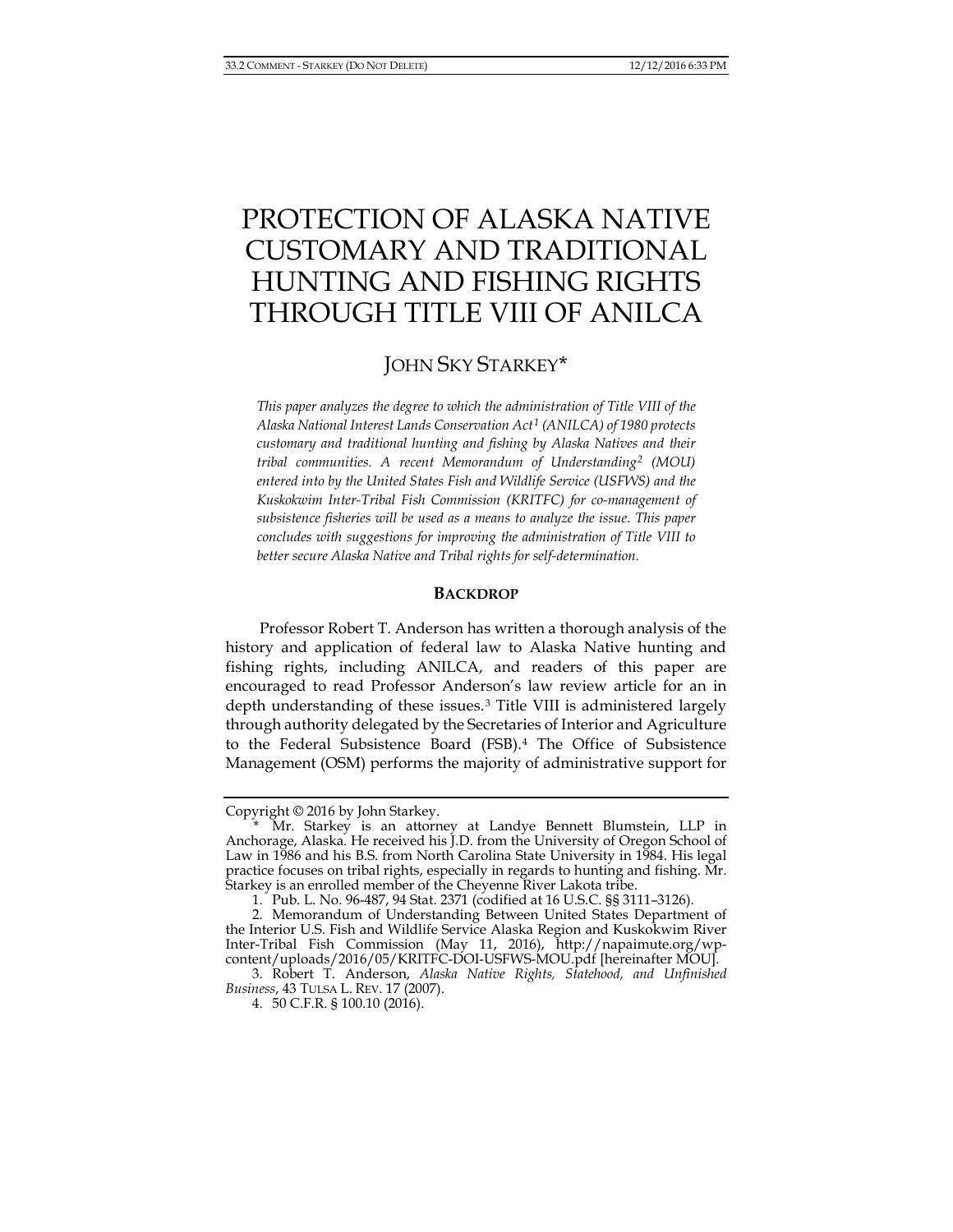the FSB,<sup>[5](#page-1-0)</sup> including administration of the regional advisory councils (RACs). Section 805 of ANILCA mandates the establishment of RACs to provide a meaningful forum for the involvement of local residents knowledgeable about subsistence uses in the region.<sup>[6](#page-1-1)</sup>

RACs form recommendations regarding the takings of subsistence resources on the public lands that are to be adopted by the FSB, unless a recommendation is not supported by substantial evidence, is detrimental to subsistence uses, or violates recognized principles of management.[7](#page-1-2) Two RACs share jurisdiction over the Kuskokwim River drainage: the Yukon-Kuskokwim RAC (Y-K RAC) and the Western Interior RAC (WIRAC).[8](#page-1-3) The Kuskokwim River is second largest in Alaska, only surpassed by the Yukon. Thirty-three Native Villages, all governed by federally recognized tribes, are located in the drainage. Salmon is an essential cultural and nutritional resource for these tribes. Chinook salmon are the most highly valued because they are the largest and highest in fat content, and because they are the first salmon to return in the spring after the ice recedes. Their early arrival coincides with the driest weather and thus the best time for preserving salmon.<sup>[9](#page-1-4)</sup> Native fish camps are marked with large covered drying racks filled with strips of Chinook salmon over a cold alder or cottonwood smoke. The finished product is highly valued and shared and traded with other Native Villages throughout the state.[10](#page-1-5)

Chinook are far more than a vital source of nutrition. They play an essential role in the traditional, cultural, and spiritual way of life for the tribal communities in the drainage.[11](#page-1-6) Unfortunately, Title VIII uses the

<span id="page-1-0"></span><sup>5.</sup> "The Office of Subsistence Management is a branch of the U.S. Fish and Wildlife Service created to support the Federal Subsistence Board and the Federal Subsistence Regional Advisory Councils. The staff of the Office of Subsistence Management includes fish and wildlife biologists, anthropologists, technical and administrative staff, and liaisons to the Alaska Department of Fish and Game and the Alaska Native community. The staff provides support for the regulatory process and the Fisheries Resource Monitoring Program." FEDERAL SUBSISTENCE MANAGEMENT PROGRAM, https://www.doi.gov/subsistence/osm (last visited Oct. 7, 2016).

<sup>6.</sup> 16 U.S.C. § 3115 (2016); 50 C.F.R. § 100.11(a).

<sup>7.</sup> *Id*.

<sup>8.</sup> 50 C.F.R. § 100.22.

<span id="page-1-4"></span><span id="page-1-3"></span><span id="page-1-2"></span><span id="page-1-1"></span><sup>9.</sup> *See* Ken Marsh, The Chinook Tradition Feeding Alaskans and a Hungry World, CHINOOK NEWS, Summer 2014, http://www.adfg.alaska.gov/static/home/library/pdfs/chinooknews/cn\_sum mer2014\_n1.pdf (highlighting the importance of the Chinook salmon fishery to the region).

<span id="page-1-6"></span><span id="page-1-5"></span><sup>10.</sup> *See generally* Federal Subsistence Board, STAFF ANALYSIS FSA 14-03 (2014) [hereinafter FSA 14-03]; Federal Subsistence Board, STAFF ANALYSIS FSA 15/03/05/07/08 (2015) [hereinafter FSA 15/03/05/07/08].

<sup>11.</sup> *See* Phillip v. State, 347 P.3d 128, 135 (Alaska Ct. App. 2015).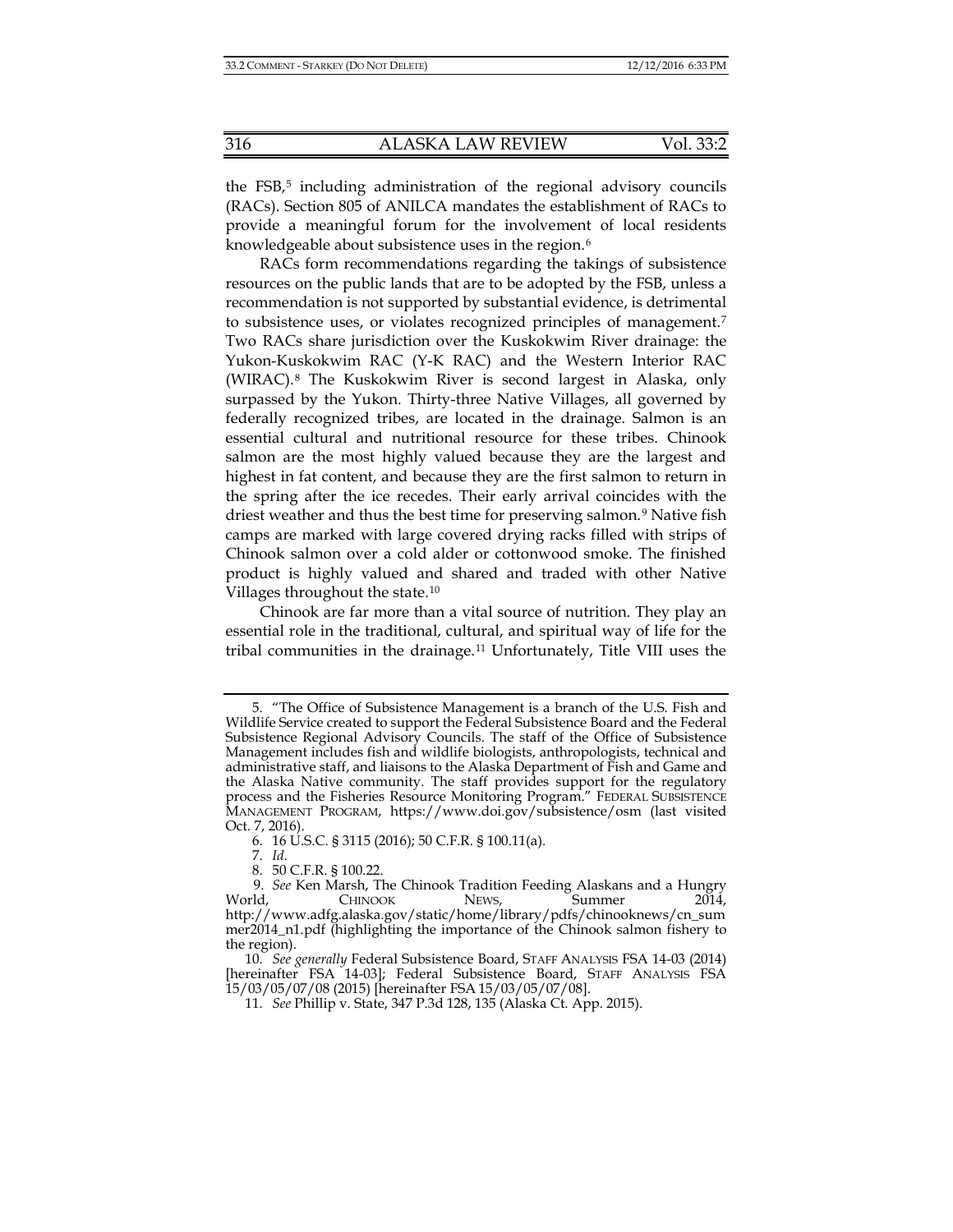term "subsistence" to protect Alaska Native hunting and fishing rights. This is not a term that is used by Alaska Natives. Numerous Native leaders have spoken at annual and special conventions of the Alaska Federation of Natives rejecting "subsistence" as a term that minimizes a complex and holistic way of interacting with their traditional lands, waters and the plants and animals that share this territory.[12](#page-2-0) "Subsistence" lends itself to narrow interpretations associated with nutritional survival, a form of welfare necessary only for those who continue to reside in remote areas where access to grocery stores and jobs is limited.[13](#page-2-1) In order to protect Native hunting and fishing rights, Title VIII must protect the full scope of opportunity Congress described as the policy of the law: to provide for the continuation of "Native physical, economic, traditional and cultural existence."[14](#page-2-2) This paper analyzes the success of the Federal Subsistence Management Program in achieving this goal.

The first weakness in the federal management regime is the failure to authorize tribal customs and traditions to govern subsistence hunting and fishing by tribal members. Regulation and management of subsistence takings and resources are nearly identical to those governing sport hunting in Alaska.[15](#page-2-3)

Title VIII defines "subsistence uses" as "customary and traditional uses."[16](#page-2-4) As Alaska's legislature acknowledges, "customary and traditional uses . . . originated with Alaska Natives and are culturally, socially, spiritually and nutritionally important."<sup>[17](#page-2-5)</sup> Customary and traditional uses are defined and applied by the FSB pursuant to eight

14. 16 U.S.C. § 3111(1) (2016).

16. 16 U.S.C. § 3113.

<span id="page-2-0"></span><sup>12.</sup> The United States Senate Energy and Natural Resources Committee recently held a Full Committee Hearing "[t]o examine wildlife management authority within the State of Alaska under the Alaska National Interest Lands Conservation Act and the Alaska Native Claims Settlement Act." Senator Lisa Murkowski began the hearing by stating that "subsistence is about a way of life . . . [for] our Native people around the State . . . So to identify your, not only your cultures, but, really, your spirituality with your food source, I think, is something that is important when we talk about subsistence because it is more than just putting food on the table." *Subsistence: Hearing to Examine Wildlife Management Authority Within the State of Alaska Under the Alaska National Interest Lands Act and the Alaska Native Claims Settlement Act Before the S. Comm. On Energy and Nat. Res.*, 113th Cong. 3 (2013) (statement of Lisa Murkowski, U.S. Senator from Alaska).

<span id="page-2-1"></span><sup>13.</sup> *See* Native Vill. of Quinhagak v. United States, 35 F.3d 388, 389–90 (9th Cir. 1994) (describing subsistence as a necessary measure for food in rural areas).

<span id="page-2-3"></span><span id="page-2-2"></span><sup>15.</sup> *See* 50 CFR 100.14(a) (2016) (granting authority to the FSB to adopt state regulations as federal subsistence regulations).

<span id="page-2-5"></span><span id="page-2-4"></span><sup>17.</sup> An act relating to the taking of fish and game, § 1, 1992 Alaska 2d Spec. Sess. Laws ch. 1, 1–2.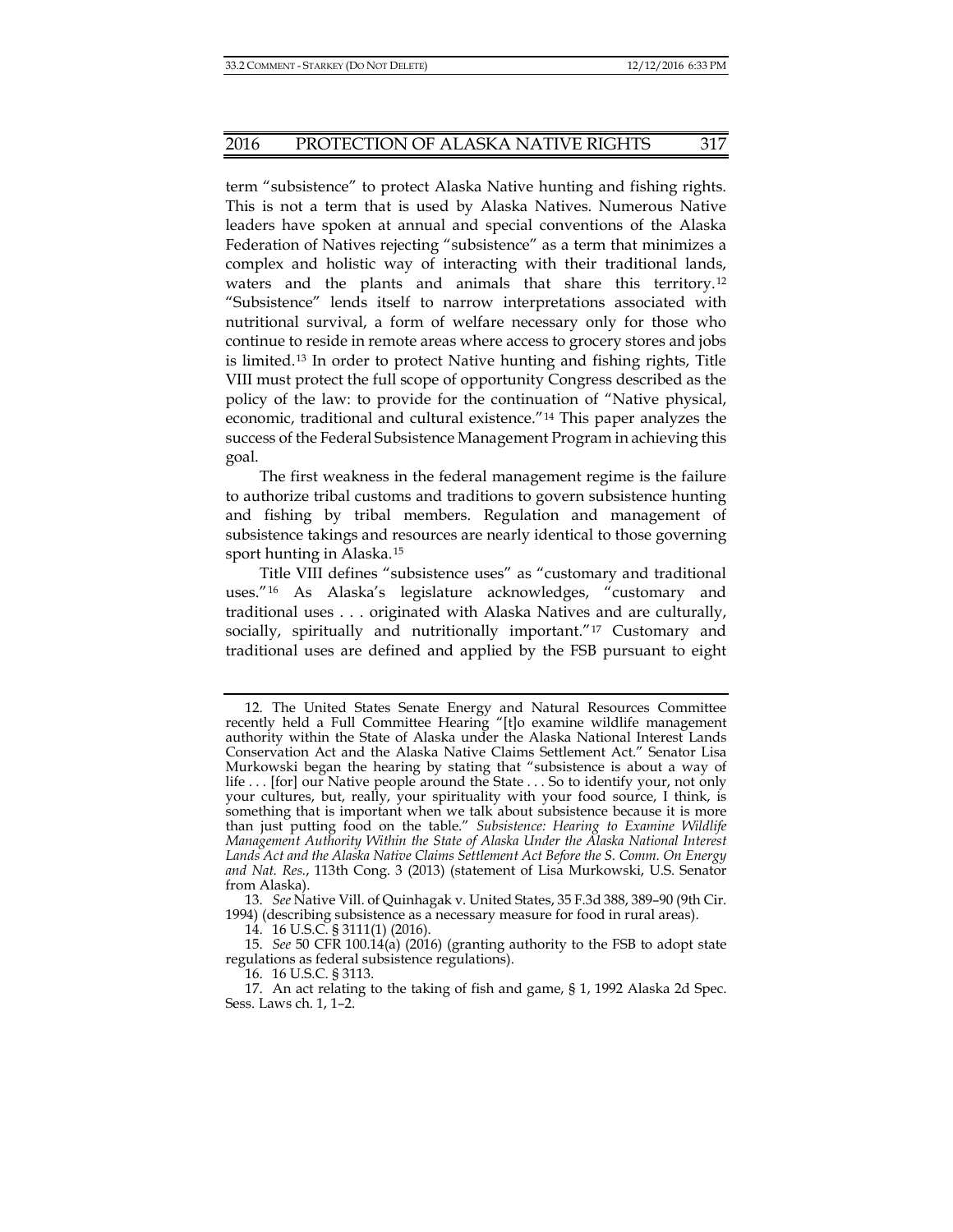criteria.[18](#page-3-0) The criteria are generally applied only to determine if a Native Village or rural community has customary and traditional uses of an area for a wildlife population or fish stock.<sup>[19](#page-3-1)</sup> A positive customary and traditional use determination established eligibility for the opportunity and priority for subsistence uses mandated by Title VIII.[20](#page-3-2)

The federal subsistence management program largely fails, however, to incorporate Alaska Native traditional knowledge, management practices, and customs into the implementation and regulation of the subsistence hunting..[21](#page-3-3) For example, Alaska tribes must establish their right to subsistence hunting for moose within their traditional hunting grounds based on their customary and traditional practices, including "a pattern of use . . . which provides substantial cultural, economic, social and nutritional elements to the community."<sup>[22](#page-3-4)</sup> Yet, after a tribe has demonstrated the cultural basis for hunting moose, the actual opportunity provided for hunting has little if anything to do with culture, custom, tradition or tribal management. This is a major problem for achieving the Title VIII's goal of providing an opportunity that will allow for the continuation of "Native physical, economic, traditional and cultural existence."[23](#page-3-5)

Tribes know what is needed to sustain their way of life. Other federally protected hunting rights for Alaska Natives ensure a tribal role in management.[24](#page-3-6) The FSB could better fulfill the intent of Title VIII by giving a broader interpretation and application to subsistence uses as "customary and traditional uses" and acknowledging that tribes should

<span id="page-3-0"></span><sup>18.</sup> 50 C.F.R. 100.16(b). The criteria include consideration of whether a pattern of use is: long-term and consistent; applicable to specific seasons; based on methods and means of harvest; consistent in harvest and use; traditionally performed; intended to hand down knowledge; distributed throughout the community; reliant on a diversity of fish and wildlife resources. *Id*.

<span id="page-3-1"></span><sup>19.</sup> *Id.* § 100.16(a); Alaska v. Fed. Subsistence Bd., 544 F.3d 1089, 1098 (9th Cir. 2008).

<sup>20.</sup> Alaska v. Fed. Subsistence Bd., 544 F.3d at 1092–93.

<span id="page-3-3"></span><span id="page-3-2"></span><sup>21.</sup> The FSB has adopted a tribal consultation policy, available through OSM; however, consultation requires no substantive impact on decision making and is not a substitute for a recognized tribal role in developing and implementing management decisions. *Government-to-Government Tribal Consultation Policy*, FED. SUBSISTENCE BD. (adopted May 9, 2012), https://www.doi.gov/sites/doi.gov/ files/migrated/subsistence/upload/FSB-Tribal-consultation-policy-5-1-12.pdf.

<sup>22.</sup> 50 CFR 100.16(b)(8); Alaska v. Fed. Subsistence Bd., 544 F.3d at 1098.

<sup>23.</sup> 16 U.S.C. § 3113 (2016).

<span id="page-3-6"></span><span id="page-3-5"></span><span id="page-3-4"></span><sup>24.</sup> *See, e.g.,* 16 U.S.C. § 1388 (establishing process for cooperative agreements between Alaska Native organizations and the Secretary of the Interior to conserve and co-manage marine mammal subsistence use); DAVID S. CASE & DAVID A. VOLUCK, ALASKA NATIVES AND AMERICAN LAWS 276–78 (3d ed. 2012) (discussing annual subsistence whaling quotas obtained by the Alaska Eskimo Whaling Commission).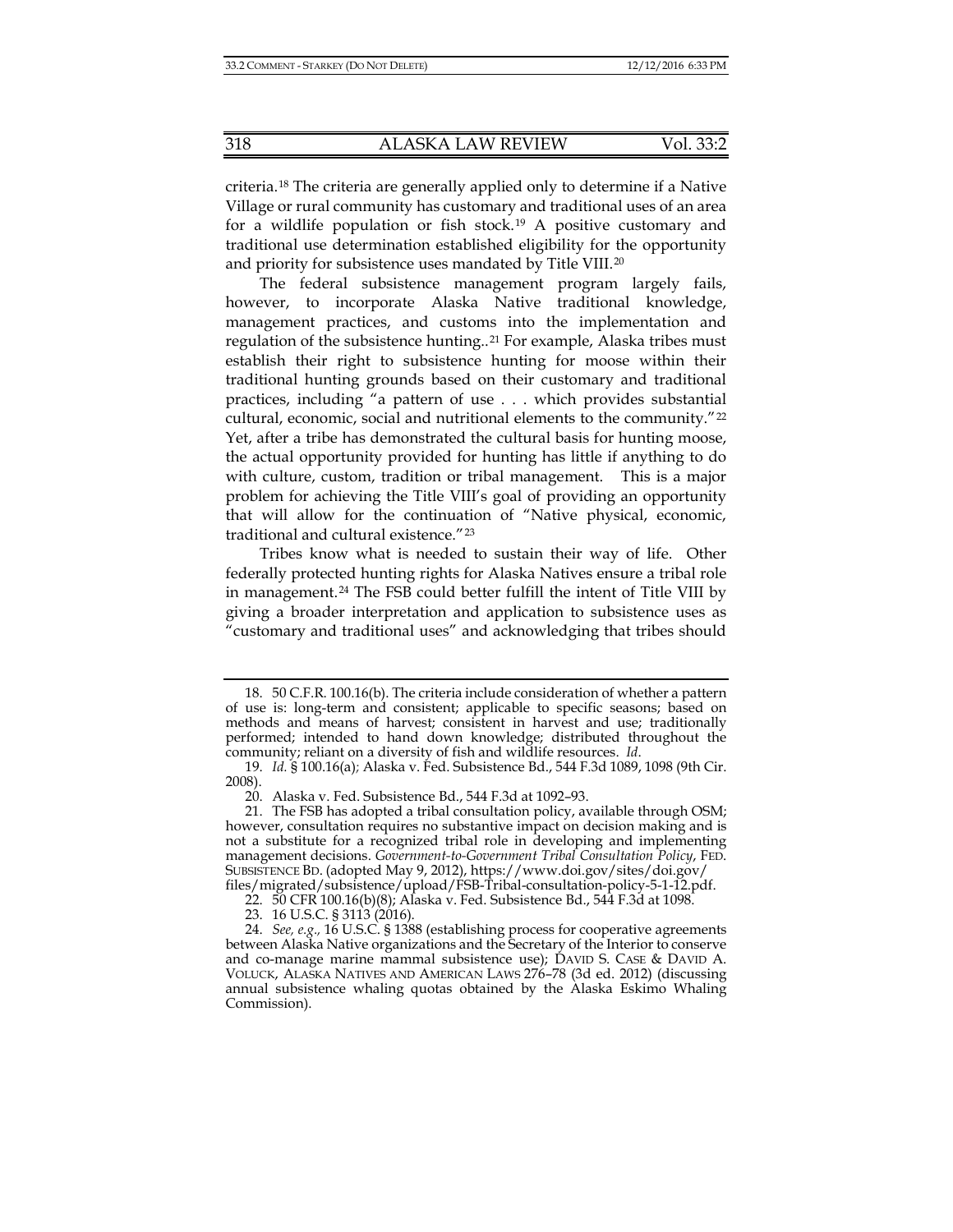be incorporated to the fullest extent in implementing subsistence hunting and fishing for their members.

A second and related weakness of Title VIII, one that can only be addressed through a change in federal law, is the limitation of protection for customary and traditional uses to "rural" residents of Alaska.[25](#page-4-0) The foundation for the "rural" eligibility standard is similar to using the terms "subsistence" and "food security," through which essential nutritional needs become the narrow focus.[26](#page-4-1) The subsistence priority can be, and often is, justified on the basis of the cost of store-bought food in remote Alaskan communities.<sup>[27](#page-4-2)</sup> If there is a store, and if it has food available for sale, the cost is above the means of many rural residents. This justification for a rural priority falls far short, however, in describing the importance of Alaska Native and Tribal hunting and fishing to their way of being. Under a rural priority, Alaska Natives are forced to choose between the opportunity to continue their connection to their tribes and traditional and cultural practices, or the opportunity to succeed in other ways.

A young Native person, for example, raised in a Native Village and who wants to work as a fish biologist, lawyer or doctor, will, after attending college, likely need to spend some time in an urban area to gain expertise and advance in his or her career, even if the end goal is to return to the Village and work for the tribe. The individual may return to his or her family and Village every summer to go to fish camp, in the fall to hunt and berry pick, and go home for a potlatch or other traditional gatherings. He or she remains a Native person deeply connected to his or her tribe, Village, and traditional ways of life, but is not a rural resident. As such, the individual is not entitled to a subsistence priority to hunt, fish and gather on federal public lands with extended family who remain in the Village or with his or her tribe. No cultural, social, economic or nutritional justification exists to force a Native person into this kind of situation. Rather, this forced assimilation is contrary to the policy of selfdetermination that has been recognized by Congress and Presidents for decades.[28](#page-4-3) Forced assimilation is also implicitly recognized in the United Nations Declaration on the Rights of Indigenous Peoples as a violation of their fundamental human rights as Indigenous Peoples.[29](#page-4-4)

DRIPS\_en.pdf ("*Recognizing and reaffirming* that indigenous individuals are

<span id="page-4-5"></span><sup>25.</sup> 16 U.S.C. § 3113.

<sup>26.</sup> Native Vill. of Quinhagak v. United States, 35 F.3d 388, 394 (9th Cir. 1994).

<span id="page-4-2"></span><span id="page-4-1"></span><span id="page-4-0"></span><sup>27.</sup> *See* 5 AAC 92.070(b); State, Dept. of Fish and Game v. Manning, 161 P.3d 1215, 1225 (Alaska 2007).

<span id="page-4-3"></span><sup>28.</sup> For a description of Federal termination and self-determination policies *see* COHEN'S HANDBOOK OF FEDERAL INDIAN LAW, §§ 1.06–1.07 (Nell Jessup Newton ed., 2012) [hereinafter COHEN'S HANDBOOK].

<span id="page-4-4"></span><sup>29</sup>*. See United Nations Declaration on the Rights of Indigenous Peoples*, UNITED NATIONS 4 (Mar. 2008), www.un.org/esa/socdev/unpfii/documents/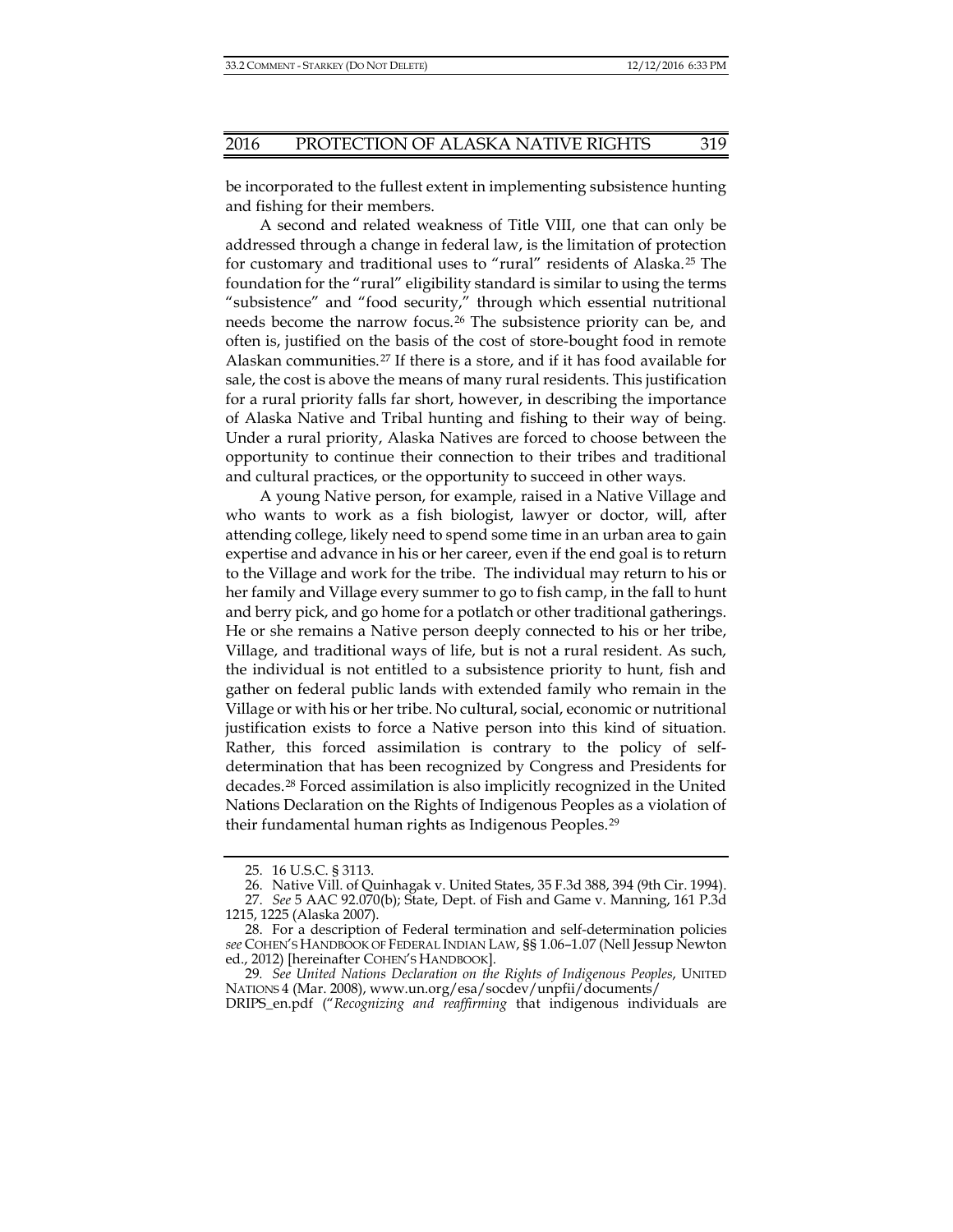This paper will not delve any further into the failure of the rural priority to protect Native rights except for this observation: Many Alaska Natives and tribal representatives from the Yukon drainage were opposed to implementing the federal rural subsistence priority for the Chinook salmon fisheries on the Yukon River because they did not want their family members who had moved to non-rural areas of Alaska to be excluded from coming back to fish camps to fully participate in this essential customary and traditional part of their existence.[30](#page-5-0) The rural subsistence priority in ANILCA fails to provide the full and essential scope of rights necessary to protect the opportunity for Alaska Natives to continue their tribal hunting and fishing way of life. The only solution is a change in federal law that recognizes a priority for Alaska Native hunting and fishing rights on federal public lands and waters, and the right of Alaska tribes to manage these uses.

Under the Obama administration, there has been significant progress in advancing the implementation of the rural priority in a way that increases Native and tribal involvement and leads to more protection of customary and traditional uses and practices. Two rural subsistence users have been added to the FSB.[31](#page-5-1) Both rural representatives and the FSB Chair are appointed by the Secretary.<sup>[32](#page-5-2)</sup> Those who have been appointed are all Alaska Natives practicing customary and traditional uses and residing in Native Villages.[33](#page-5-3) These appointments shift voting power more in the direction of subsistence users. The FSB has changed from a six-member Board dominated by federal agency representatives to an eight-member Board in which rural Native subsistence users have three votes.[34](#page-5-4) The FSB has also affirmed a commitment to fully implement section 805(c) of ANILCA and defer to RAC recommendations related to the taking of subsistence resources.[35](#page-5-5) RAC recommendations often seek to implement strong protection for customary and traditional uses, practices, and tribal involvement.[36](#page-5-6)

entitled without discrimination to all human rights recognized in international law, and that indigenous peoples possess collective rights which are indispensable for their existence, well-being and integral development as peoples.") (emphasis added). Article 8 provides: "Indigenous peoples and individuals have the right not to be subjected to forced assimilation or destruction of their culture." *Id*. at 5.

<span id="page-5-0"></span><sup>30.</sup> Federal Subsistence Board, STAFF ANALYSIS FSA 15-01/04/06/09/10 (2015); FSA 14-07/08 (2015).

<sup>31.</sup> 50 C.F.R. § 100.10(b) (2016).

<sup>32.</sup> *Id*.

<span id="page-5-6"></span><span id="page-5-5"></span><span id="page-5-4"></span><span id="page-5-3"></span><span id="page-5-2"></span><span id="page-5-1"></span><sup>33.</sup> *Alaska Natives represented on Federal Subsistence Board*, INDIANZ.COM (Jan. 30, 2012), http://www.indianz.com/News/2012/004409.asp.

<sup>34.</sup> 50 C.F.R. § 100.10(b)

<sup>35.</sup> *Id.* § 100.10(e).

<sup>36.</sup> *See, e.g.*, Federal Subsistence Board, STAFF ANALYSIS WSA 16-01 (2016)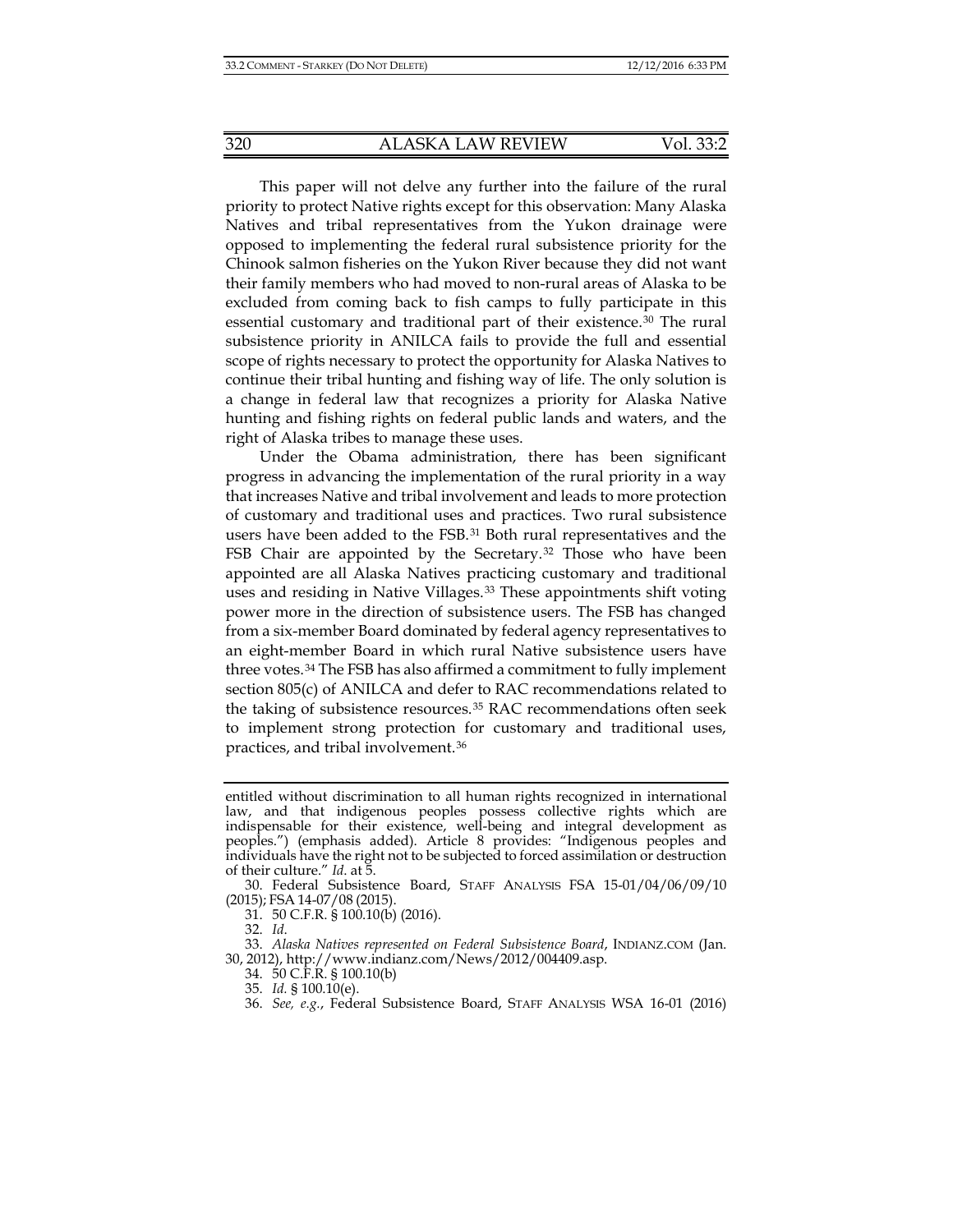### **THE KRITFC COOPERATIVE MANAGEMENT MOU**

Under direction of the Secretary of the Interior, the United States Fish and Wildlife Service (USFWS) has entered into a MOU with the KRITFC that is a significant step towards Federal/Tribal cooperative management of subsistence fishing.[37](#page-6-0) The MOU implicitly acknowledged that federally recognized tribes located in rural areas can and should play a meaningful role in implementing the provisions of Title VIII for tribal members who reside in these rural villages. The MOU, signed in May of 2016, establishes a process for regular weekly and, when necessary, emergency face-to-face consultations, with three designated tribal commissioners representing the thirty-three tribal governments within the Kuskokwim drainage and the Manager of the Yukon Delta Wildlife Refuge.<sup>[38](#page-6-1)</sup> Consultations must occur prior to either party committing to a fishery management action.[39](#page-6-2) If the parties cannot agree on a management action through the consultations, the tribes can request a meeting with the heads of the involved federal agencies, including the Regional Director of the FWS, the FSB Chair, the Assistant Regional Director of OSM, the Regional Director of the Bureau of Indian Affairs and the refuge manager to mediate the unresolved issues.[40](#page-6-3) If that mechanism fails, the parties have committed to establish a timely process for the KRITFC to appeal a disputed Refuge in-season management action to the full FSB. [41](#page-6-4)

<span id="page-6-8"></span>The MOU also resulted in a joint Refuge and KRITFC commitment to revise the authority delegated from the FSB to the Refuge manager for in-season subsistence fishery management.<sup>[42](#page-6-5)</sup> The FSB is authorized to delegate authority to the Refuge manager for fishery management decisions that must be made outside of the FSB's public notice requirement and meeting schedule.[43](#page-6-6) The current delegation of authority is exercised through a 2002 letter to the Refuge manager from the FSB[.44](#page-6-7)

<sup>(</sup>discussing the impact on Federally-qualified subsistence users resulting from the decline of the caribou population).

<span id="page-6-0"></span><sup>37.</sup> MOU, *supra* note [2.](#page-0-5) The Department of the Interior cited this MOU as an example of existing cooperative management in a recent Secretarial Order. Secretarial Order 3342, Identifying Opportunities for Cooperative and Collaborative Partnerships with Federally recognized Indian tribes in the Management of Federal Lands and Resources at 6 (Oct. 21, 2016).

<sup>38.</sup> MOU, *supra* not[e 2,](#page-0-5) at 3.

<sup>39.</sup> *Id.* at 4.

<sup>40.</sup> *Id.*

<sup>41.</sup> *Id*.

<span id="page-6-5"></span><span id="page-6-4"></span><span id="page-6-3"></span><span id="page-6-2"></span><span id="page-6-1"></span><sup>42.</sup> Letter from USFWS and KRITFC to the FSB Chairman (Mar. 31, 2016) (on file with OSM).

<sup>43.</sup> 50 C.F.R. § 100.10(d)(6) (2016).

<span id="page-6-7"></span><span id="page-6-6"></span><sup>44.</sup> Letter from FSB to Yukon Delta National Wildlife Refuge Manager (May 3, 2002) (on file with OSM).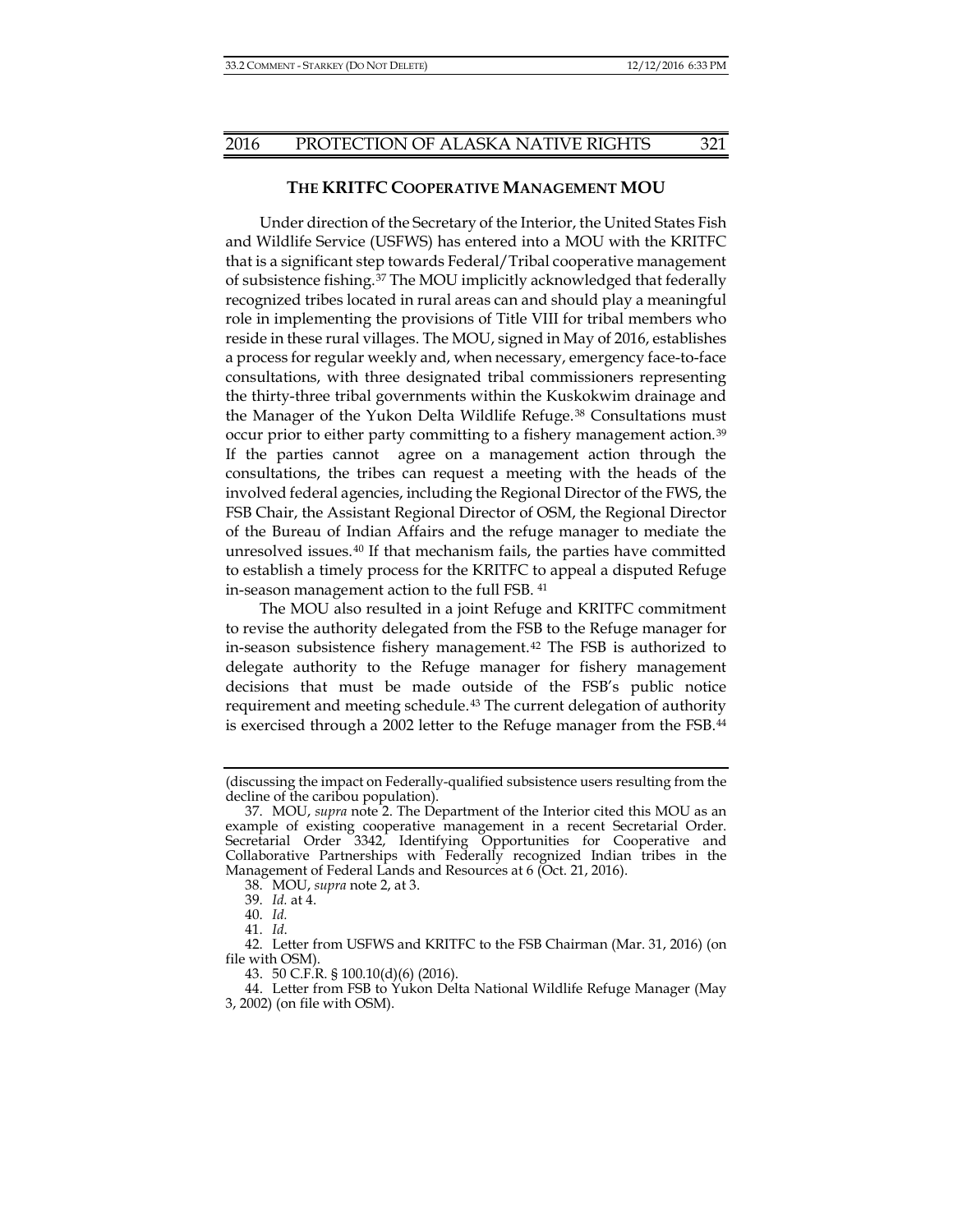This letter does not include any mention of the KRITFC or consultation with the tribes.[45](#page-7-0) Moreover, the practice of the Refuge and FSB in exercising delegated authority has been to completely defer to management by the Alaska Department of Fish and Game (ADF&G), unless the Refuge has been specifically authorized by the FSB to assert federal control over the federal waters in order to provide for rural subsistence needs or protect conservation of fish stocks.[46](#page-7-1) The FSB practice of deferring to State management for implementation of a federally protected fishing right except in times of extreme conservation crisis significantly limits the reach of the federal right and restricts tribal involvement in management. A new letter of delegation could incorporate the KRITFC consultation requirements and ensure that the Refuge and KRITFC are actively engaged in management for Kuskokwim salmon every season rather than only during a conservation or subsistence crisis.

The MOU also includes a novel subcommittee established by the two RACs that share authority to make recommendations for federal subsistence management actions for the Kuskokwim drainage.[47](#page-7-2) The two-RAC system for a single river drainage presents problems for federal fishery management. The Y-K RAC largely represents Kuskokwim Villages located in the lower and middle part of the Kuskokwim drainage while the WIRAC represents the upper river villages. Subsistence needs, uses, practices, and customs can differ between the villages represented by the two RACs. Under federal management, the two RACs rarely meet together or have any substantive coordination or exchange of information and views. Thus, the two RACs can and do make different recommendations for salmon management for the same fish stocks and river drainage. If there are conflicting recommendations, the FSB is free to either disregard the RAC recommendations or provide them deference.[48](#page-7-3) This disjointed management disempowers local tribes engaged through the membership of tribal members on the RACs. It also fosters conflict among subsistence users and tribes rather than bringing them together to develop a unified approach to manage the entire Kuskokwim River drainage for conservation and subsistence.

<sup>45.</sup> *Id.*

<sup>46.</sup> *See, e.g.,* FSA 14-03, *supra* note 10; FSA 15-02/03/05/07/08, *supra* note 10.

<span id="page-7-2"></span><span id="page-7-1"></span><span id="page-7-0"></span><sup>47.</sup> Draft Subcommittee Charge—Kuskokwim River Fishery Subcommittee, Jan. 1, 2016 (on file with the OSM). The two RACs and FSB must approve the charter before the subcommittee can be implemented.

<span id="page-7-3"></span><sup>48.</sup> 16 U.S.C. § 3115(c) (2016). Deference is due a RAC recommendation unless it is not supported by substantial evidence, violates recognized principles of management, or is detrimental to providing for subsistence uses. *Id.* RAC recommendations that disagree based on one or more of these grounds are therefore not due deference. *Id.*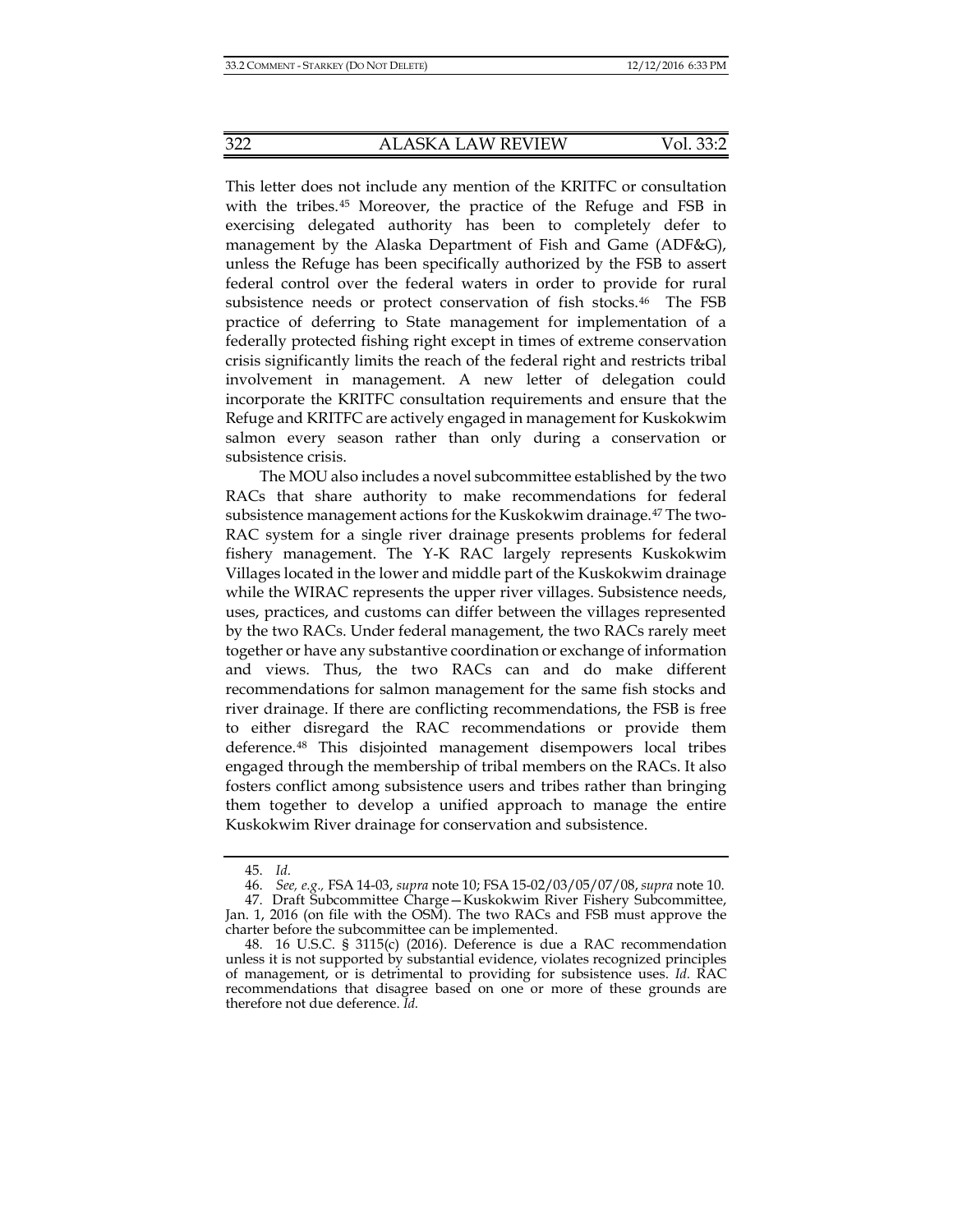The new process established through the MOU involves a subcommittee composed of two members from each of the two RACs, three KRITFC Commissioners and two representatives selected from the Kuskokwim River Salmon Working Group, a stakeholder advisory group formed by ADF&G.[49](#page-8-0) The purpose of the subcommittee is to bring the two RACs, KRITFC and State of Alaska together to develop unified management plans and recommendations for the FSB, and to ensure that these recommendations are afforded the maximum deference consistent with federal law.<sup>[50](#page-8-1)</sup>

The foundation for the MOU was laid out during the 2015 season when the FSB determined through a special action that the harvestable surplus of Chinook salmon was less than what was necessary to meet conservation needs and provide for the needs of qualified rural subsistence users.[51](#page-8-2) The FSB, therefore, took over salmon management of the drainage for the 2015 season in order to implement the rural priority,<sup>[52](#page-8-3)</sup> something the state has been unable to do since the Alaska Supreme Court's *McDowell* decision in 1989.[53](#page-8-4) The FSB identified thirty-two Kuskokwim Native Villages as having customary and traditional subsistence use of Chinook salmon.[54](#page-8-5) Pursuant to section 804 of ANILCA, the FSB was required to allocate the limited available harvest of Chinook salmon among the residents of these villages on the basis of three criteria: availability of alternative resources, customary and direct dependence, and proximity of the users to the resource.[55](#page-8-6) These criteria provided little help for allocating a minimal harvest among the Native Villages on the Kuskokwim since they all share essentially the same cultural and nutritional needs for Chinook. The FSB and OSM therefore determined that the best way to implement this system was to authorize the tribes to implement a village-based permit system. A share of the total allowable drainage-wide harvest was allocated among the villages, and the tribes allocated each village's share among all the village residents, tribal members and non-members. Additionally, the Refuge manager and KRITFC voluntarily engaged in regular consultations regarding 2015 management actions.

In 2016, operating under the first year of the MOU, the KRITFC developed a tribal fishery management plan that adopted Chinook

<span id="page-8-6"></span><span id="page-8-5"></span><span id="page-8-4"></span><span id="page-8-3"></span><span id="page-8-2"></span><span id="page-8-1"></span><span id="page-8-0"></span>53. McDowell v. State, 785 P.2d 1 (Alaska 1989) (holding that a rural residency preference for fishing rights was unconstitutional).

<sup>49.</sup> *Id.*

<sup>50.</sup> *Id.*; Letter from USFWS and KRITFC, *supra* not[e 42.](#page-6-8)

<sup>51.</sup> MOU, *supra* not[e 2,](#page-0-5) at 1.

<sup>52.</sup> FSA 14-03, *supra* note 10; FSA 15-02/03/05/07/08, *supra* note 10.

<sup>54.</sup> FSA 14-03, *supra* note 10, at 11.

<sup>55.</sup> FSA 14-03, *supra* note 10; FSA 15-02/03/05/07/08, *supra* note 10.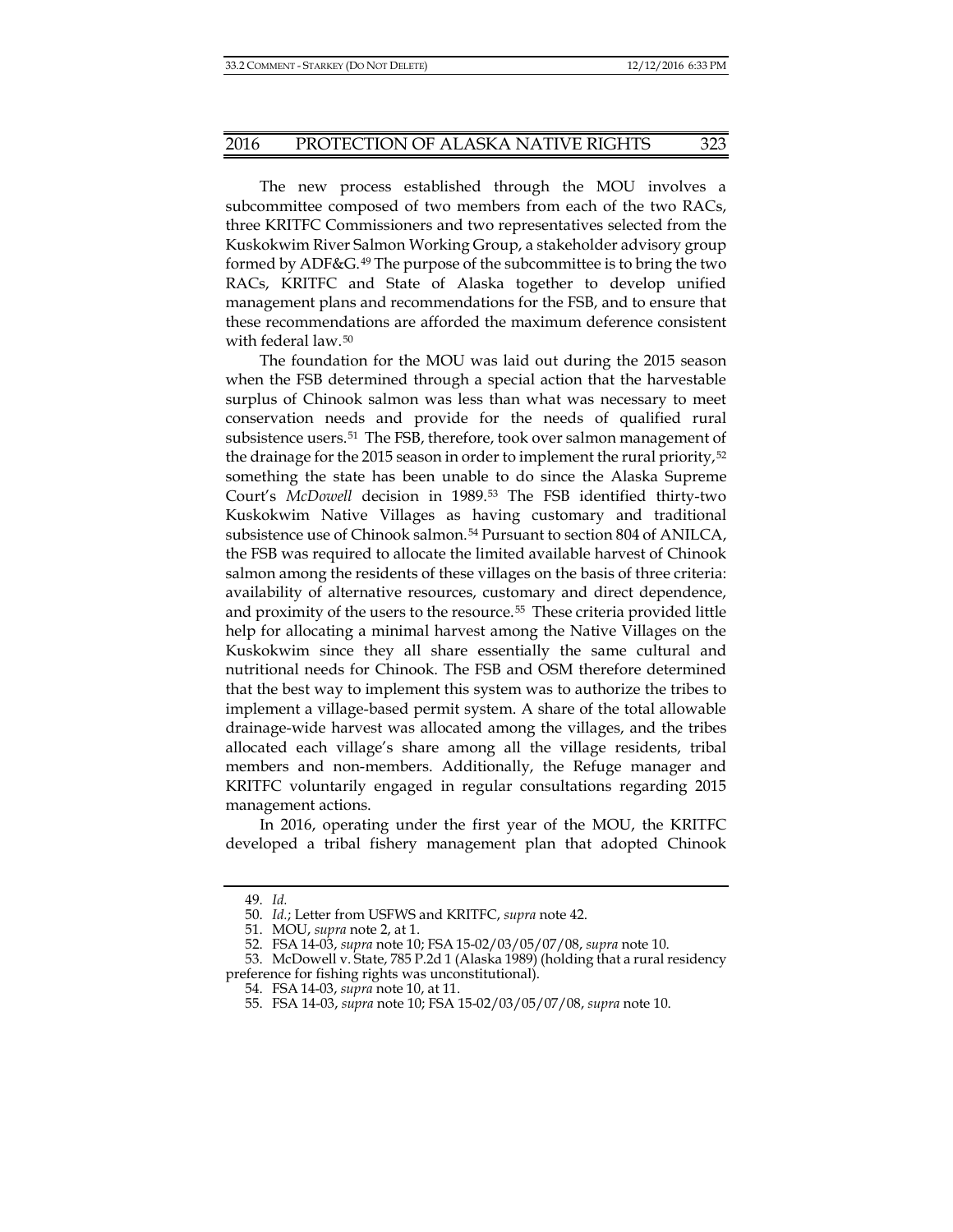salmon escapement goals proposed by the Refuge.<sup>[56](#page-9-0)</sup> The tribal management plan included short subsistence openings, and limits on gillnet size and fishing locations in order to achieve the escapement goals. The plan also included harvest monitoring by the Commission, and a method to ensure that the allowable subsistence harvest could be equitably shared among the thirty-three Native Villages in the drainage. Although it was not formally adopted by the refuge, the tribal management plan formed the basis for many of the Commission/Refuge actions during the 2016 season.<sup>[57](#page-9-1)</sup>

#### **CONCLUSIONS AND SUGGESTIONS**

The MOU advances Alaska Native hunting and fishing rights, and tribal self-determination. The MOU takes a step towards implementing Title VIII to include traditional knowledge and customary tribal management. The KRITFC includes Commissioners who are elders, and their knowledge goes into development of the tribal management plans and tribal position for the in-season consultations with the Refuge. This practical application of traditional knowledge by decision-makers is significantly different from an agency talking about gathering traditional knowledge to incorporate into its management. Providing the opportunity for the continuation of the Alaska Native hunting and fishing way of life is more likely to succeed if the people who live that way are fully engaged in determining how their uses of fish and wildlife should be managed to sustain that way of life.

The establishment and implementation of the MOU is due to the policy priorities of President Obama's administration. Specifically, Deputy Secretary of the Interior Michael Connor's directive to establish a demonstration project that meaningfully incorporated the Kuskokwim tribes into subsistence management for subsistence fisheries initiated and drove the MOU.[58](#page-9-2) The addition of two seats for rural subsistence users on the FSB, and directing implementation of deference to RAC recommendations, provided support within the federal subsistence management program to move the MOU and tribal cooperative management demonstration project forward. There is much to do, however, before the MOU is fully implemented, and there is much more

<span id="page-9-0"></span><sup>56.</sup> 2016 KRITFC Framework & Guidelines for Salmon Management, Discussion Draft (on file with the OSM)

<span id="page-9-2"></span><span id="page-9-1"></span><sup>57.</sup> Personal communication with KRITFC officers (2016). Provisions in the KRITFC plan for distributing the harvest among the villages was not implemented primarily because there was not enough time to accomplish it before the fishing season began.

<sup>58.</sup> MOU, *supra* not[e 2,](#page-0-5) at 1.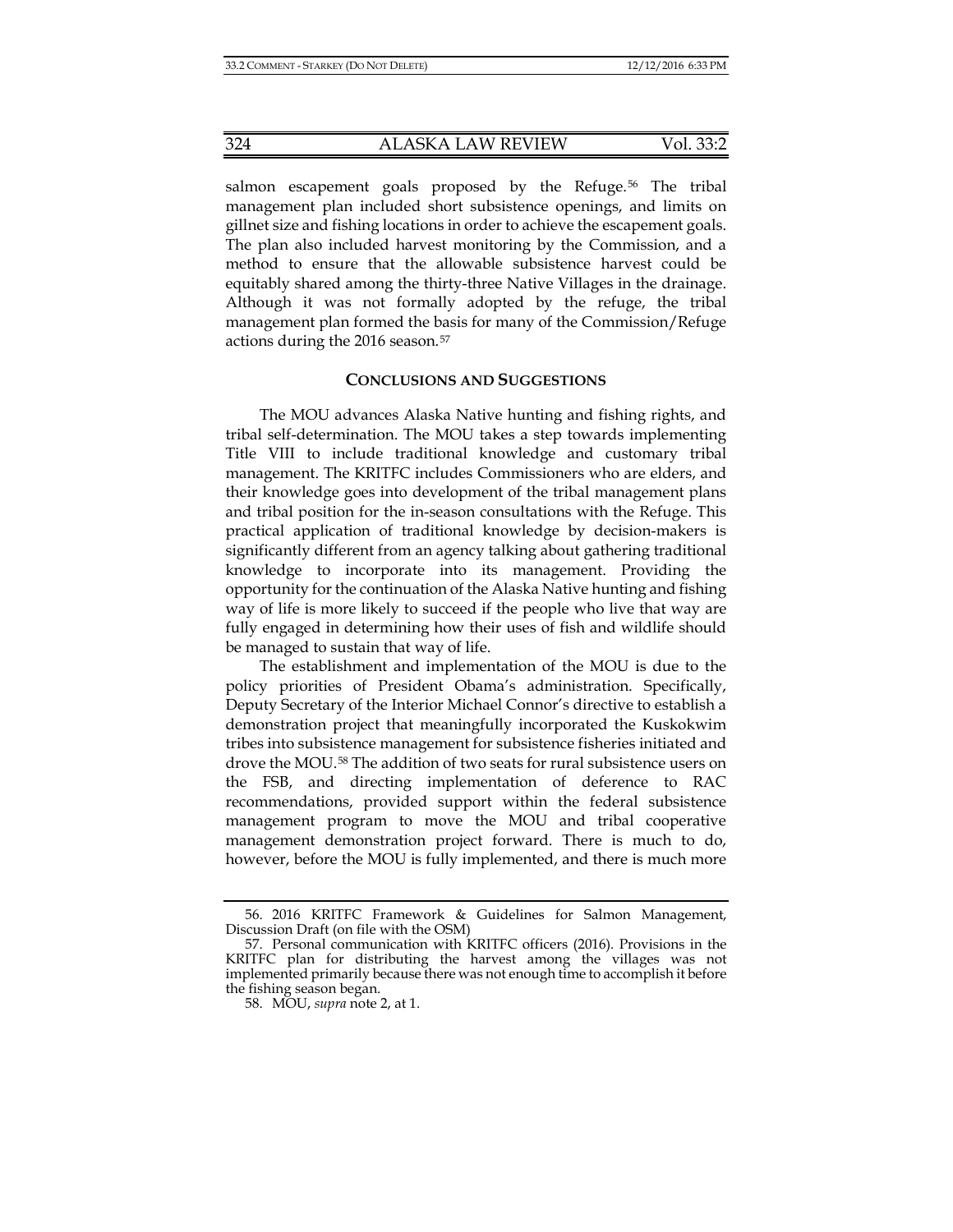ahead before the full potential of tribal cooperative management is realized. Another President with a different policy could undermine the gains or bring progress to a halt.

One means for better securing a tribal role in managing Title VIII is to officially recognize it as Indian legislation through a Secretarial Order, Solicitor Opinion or perhaps as official FSB policy. Through Title VIII, Congress enacted a subsistence priority for rural residents rather than explicitly for Alaska Natives.[59](#page-10-0) In doing so, however, Congress found that the opportunity for the continuation of subsistence uses was "essential to Native physical, economic, traditional and cultural existence."<sup>[60](#page-10-1)</sup> Accordingly, Congress explicitly invoked its "constitutional authority over Native affairs. . . to fulfill the policies and purposes" of ANCSA.[61](#page-10-2) During the enactment of ANCSA, Congress made clear its intent that the Secretary should take whatever actions were necessary to protect Native subsistence uses, including withdrawing public lands for that purpose.<sup>[62](#page-10-3)</sup> This Congressional policy went unfulfilled, and establishing the rural priority in Title VIII was Congress' remedy.[63](#page-10-4)

The fact that Title VIII reserved subsistence rights for Alaska Natives through a rural priority that is not exclusive to Alaska Natives is not determinative as to whether it is Indian legislation. Title VIII can be viewed as providing the right to subsistence hunting and fishing on federal public lands similar to off reservation hunting and fishing rights reserved in many treaties settling lower forty-eight tribal aboriginal title claims.[64](#page-10-5) In ANCSA, Congress expressed the intent to ensure Native subsistence opportunity on federal lands in addition to the subsistence opportunity available on lands conveyed to Alaska Natives through ANCSA.[65](#page-10-6) The off-reservation hunting and fishing rights reserved by acts of the United States for many Northwest tribes are rights to share the harvest with non-Indians.<sup>[66](#page-10-7)</sup> Such non-exclusive hunting and fishing rights are clearly considered Indian legislation and interpreted through

64. COHEN'S HANDBOOK, *supra* note [28,](#page-4-5) § 18.04.

<span id="page-10-7"></span><span id="page-10-6"></span><span id="page-10-5"></span><span id="page-10-4"></span>65. When Congress expressed its expectation at the passage of ANCSA that the Secretary do what was necessary to protect Native subsistence, it cited the Secretary's authority to withdraw public lands to fulfill this responsibility. H. R. CONF. REP. NO. 92-746, at 37 (1971), reprinted in 1971 U.S.C.C.A.N. 2247, 2249.

<sup>59.</sup> 16 U.S.C. § 3114 (2016).

<sup>60.</sup> *Id.* § 3111(1).

<sup>61.</sup> *Id.* § 3111(4).

<span id="page-10-3"></span><span id="page-10-2"></span><span id="page-10-1"></span><span id="page-10-0"></span><sup>62.</sup> Congress expressed its expectation that "both the Secretary and the State [would] take any action necessary to protect the subsistence needs of the Natives." H. R. CONF. REP. NO. 92-746, at 37 (1971), reprinted in 1971 U.S.C.C.A.N. 2247, 2250; *see also* Anderson, *supra* note [3,](#page-0-6) at 36–37.

<sup>63.</sup> 16 U.S.C. § 3114.

<sup>66.</sup> COHEN'S HANDBOOK, *supra* note [28,](#page-4-5) § 18.04[2][d].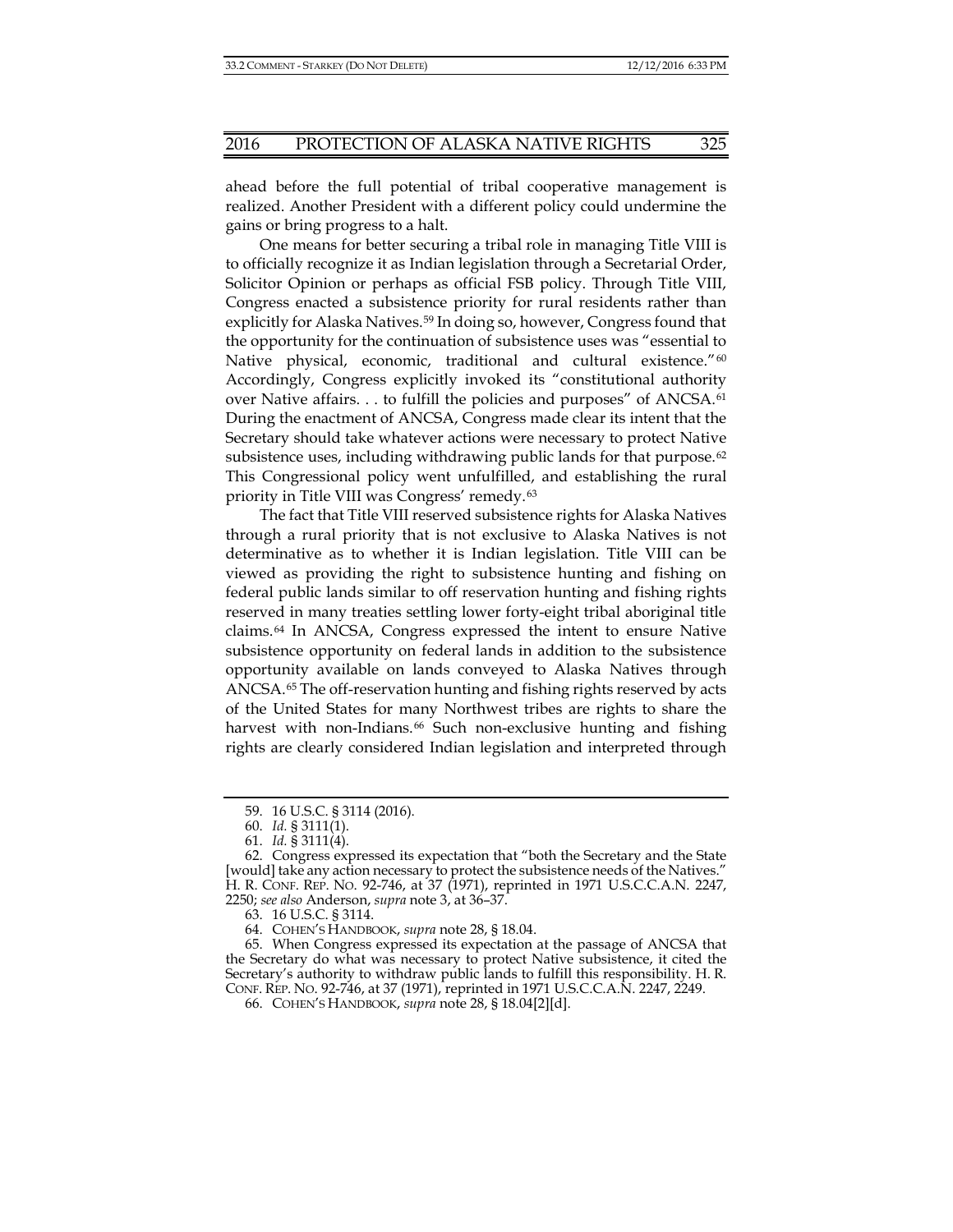the Indian canons of construction.<sup>[67](#page-11-0)</sup> The vast majority of rural communities in Alaska are Native Villages, and the vast majority of Native Villages are rural communities. Title VIII was enacted to provide the opportunity for these rural Native Villages, as well as non-Native communities, to sustain their subsistence hunting and fishing way of life on the public lands.[68](#page-11-1)

The Ninth Circuit has issued conflicting decisions regarding the interpretation of Title VIII as Indian legislation. In *People of Gambell v. Clark*,[69](#page-11-2) the Court found the protection for subsistence uses in Title VIII "to be co-extensive with the extinguishment of aboriginal rights [in ANCSA] that made those measures necessary." $\frac{70}{10}$  $\frac{70}{10}$  $\frac{70}{10}$  Employing this rationale, the Court found that Title VIII was Indian legislation and interpreted what it determined was an ambiguous provision in Title VIII pursuant to the Indian canons of construction.[71](#page-11-4) The U.S. Supreme Court recited the Ninth Circuit's reasoning that Title VIII was Indian legislation,[72](#page-11-5) but rejected reliance on the canons of constructions because it found the plain language controlling and therefore no ambiguity that required application of the canons.[73](#page-11-6)

In *Hoonah Indian Ass'n v. Morrison*,[74](#page-11-7) the Ninth Circuit refused to apply the Indian canons of construction to a case interpreting provisions of section 810 of ANILCA which is a procedural protection for subsistence uses before permitting other uses on public lands.[75](#page-11-8) The holding in *Hoonah* is dicta as evidenced by the Court's finding that the statutory construction at issue was not ambiguous and therefore no application of the canons of construction would apply.[76](#page-11-9) The reasoning in *Hoonah* ignores the explicit language in Title VIII that relies on Congress' constitutional power under the Indian Commerce clause and invoking that power to fulfill the policies and purposes of ANCSA.[77](#page-11-10) *Hoonah* also relies on reasoning that Title VIII cannot be classified solely as Indian legislation because the rights protected are not exclusively for Alaska

<span id="page-11-1"></span><span id="page-11-0"></span><sup>67.</sup> *See* United States v. Winans, 198 U.S. 371 (1905) (explaining that Indian rights gained via federal treaty while land is part of a territory are not extinguished because that land becomes a state).

<sup>68.</sup> 16 U.S.C. § 3111(1).

<sup>69.</sup> 746 F.2d 572 (9th Cir. 1984).

<sup>70.</sup> *Id.* at 580.

<span id="page-11-8"></span><span id="page-11-7"></span><span id="page-11-6"></span><span id="page-11-5"></span><span id="page-11-4"></span><span id="page-11-3"></span><span id="page-11-2"></span><sup>71.</sup> *Id.* at 581–82. The Indian canons of construction require that ambiguous provisions be interpreted as the Alaska Natives would have understood them and liberally in favor of Alaska Natives. COHEN'S HANDBOOK, *supra* not[e 28,](#page-4-5) § 2.02.

<sup>72.</sup> Amoco Prod. Co. v. Vill. of Gambell, 480 U.S. 531, 537 (1987).

<sup>73.</sup> *Id.* at 555.

<sup>74.</sup> 170 F.3d 1223, 1228–29 (9th Cir. 1999).

<sup>75.</sup> *Id.*; 16 U.S.C. § 3120.

<span id="page-11-9"></span><sup>76.</sup> *Hoonah Indian Ass'n*, 170 F.3d at 1228 n.3.

<span id="page-11-10"></span><sup>77.</sup> 16 U.S.C. § 3111(4).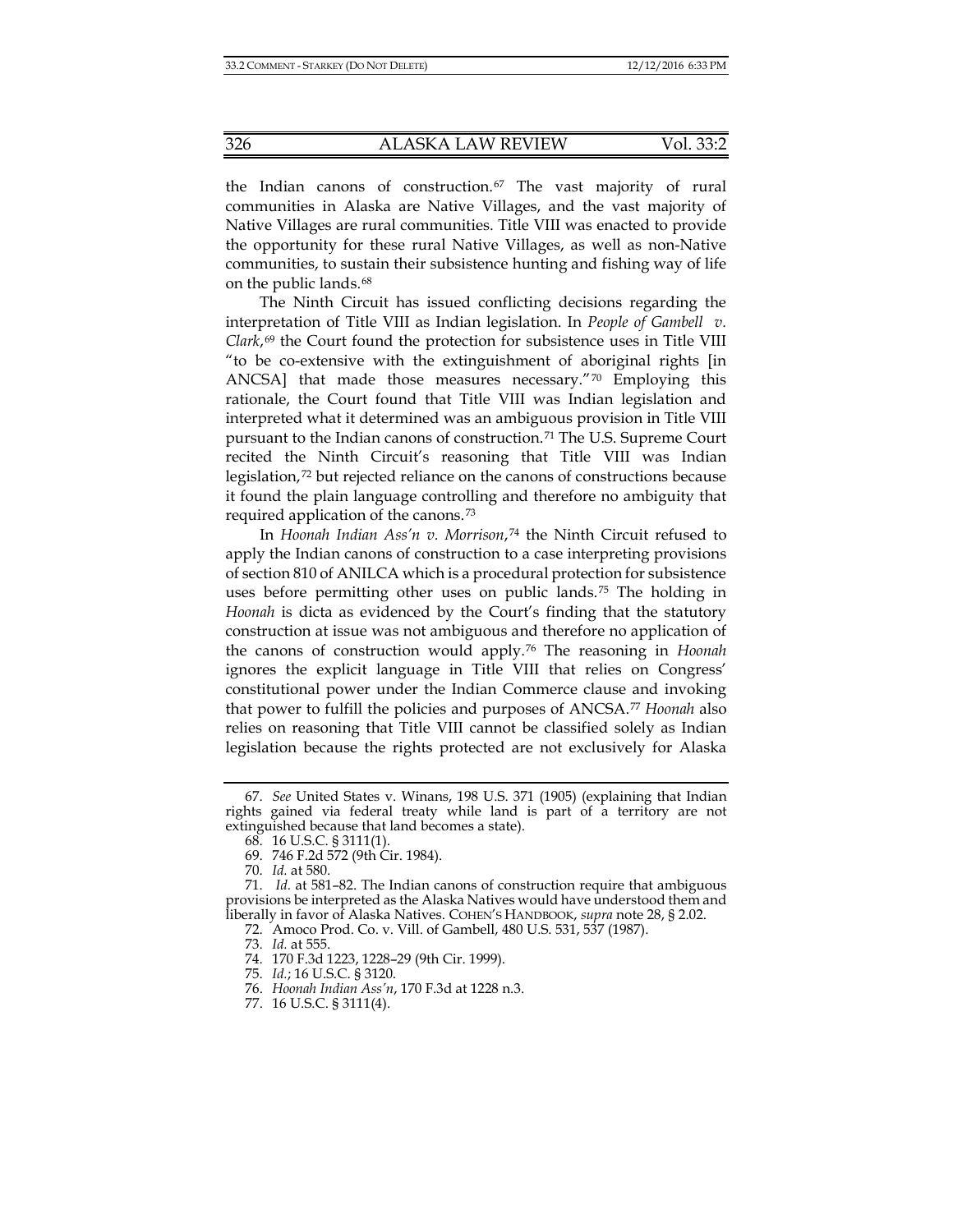Natives.[78](#page-12-0) The Court did not cite any authority that directly supports this conclusion.

One way in which to reconcile these conflicting decisions is to limit the reach of the application of Title VIII as Indian legislation to those issues directly related to implementation of Title VIII's subsistence protections to rural Native Villages and the rural tribal members of those villages. In a section 810 case like *Hoonah*, the canons may not apply with the same strength because the impacts and remedy are applicable to all rural subsistence users of the public lands at issue. However, in a case involving the implementation of sections 803 and 804 to provide the opportunity necessary for customary and traditional uses of the tribal members of a rural Native Village, application of the canons to an ambiguous term like "customary and traditional" is consistent with the intent of Congress to fulfill the policies and purposes of ANCSA.

Interpreting Title VIII as Indian legislation would provide a secure foundation for establishing true tribal/federal cooperative management to implement the Act for rural Native Villages. If interpreted by the Secretary as Indian legislation, applicable provisions of Title VIII would be subject to the Indian canons of construction, including the canon that ambiguous provisions must be liberally interpreted in favor of Alaska Natives.[79](#page-12-1) This could provide a more secure foundation for interpreting the term "customary and traditional use" in section 804[80](#page-12-2) as encompassing the full scope of rights and opportunity necessary to provide for the continuation of the Alaska Native subsistence way of life. Tribal traditional knowledge and customs could determine important issues such as the quota and methods, means, and seasons that are consistent with tribal cultural and nutritional needs.

As Indian legislation, the application of Title VIII to rural Native Villages would be subject to the federal trust responsibility to Alaska Natives and tribes. Protection of tribal self-governance is an essential aspect of the federal trust responsibility.<sup>[81](#page-12-3)</sup> Courts provide broad deference to the Secretary for actions implementing the trust responsibility.[82](#page-12-4) The Secretary also receives significant deference for interpretations of Title VIII and how best to implement its provisions.[83](#page-12-5) A

<sup>78.</sup> *Hoonah Indian Ass'n*, 170 F.3d at 1229.

<sup>79.</sup> COHEN'S HANDBOOK, *supra* note [28,](#page-4-5) §§ 2.02, 18.04.

<sup>80.</sup> 16 U.S.C. § 3114 (2016).

<span id="page-12-3"></span><span id="page-12-2"></span><span id="page-12-1"></span><span id="page-12-0"></span><sup>81.</sup> *See* DEP'T. OF INTERIOR, REPORT OF THE COMMISSION ON INDIAN TRUST ADMINISTRATION AND REFORM, 17–20 (2013). *See also* DEP'T. OF INTERIOR, SECRETARY'S ORDER 3335: REAFFIRMATION OF FEDERAL TRUST RESPONSIBILITY TO RECOGNIZED INDIAN TRIBES AND INDIVIDUAL INDIAN BENEFICIARIES (2014).

<sup>82.</sup> *See, e.g.,* Parravano v. Masten, 70 F.3d 539, 544 (9th Cir. 1995).

<span id="page-12-5"></span><span id="page-12-4"></span><sup>83.</sup> *See* John v. United States, 720 F.3d 1214, 1229, 1245 (9th Cir. 2013) (discussing the deference provided under *Chevron*).